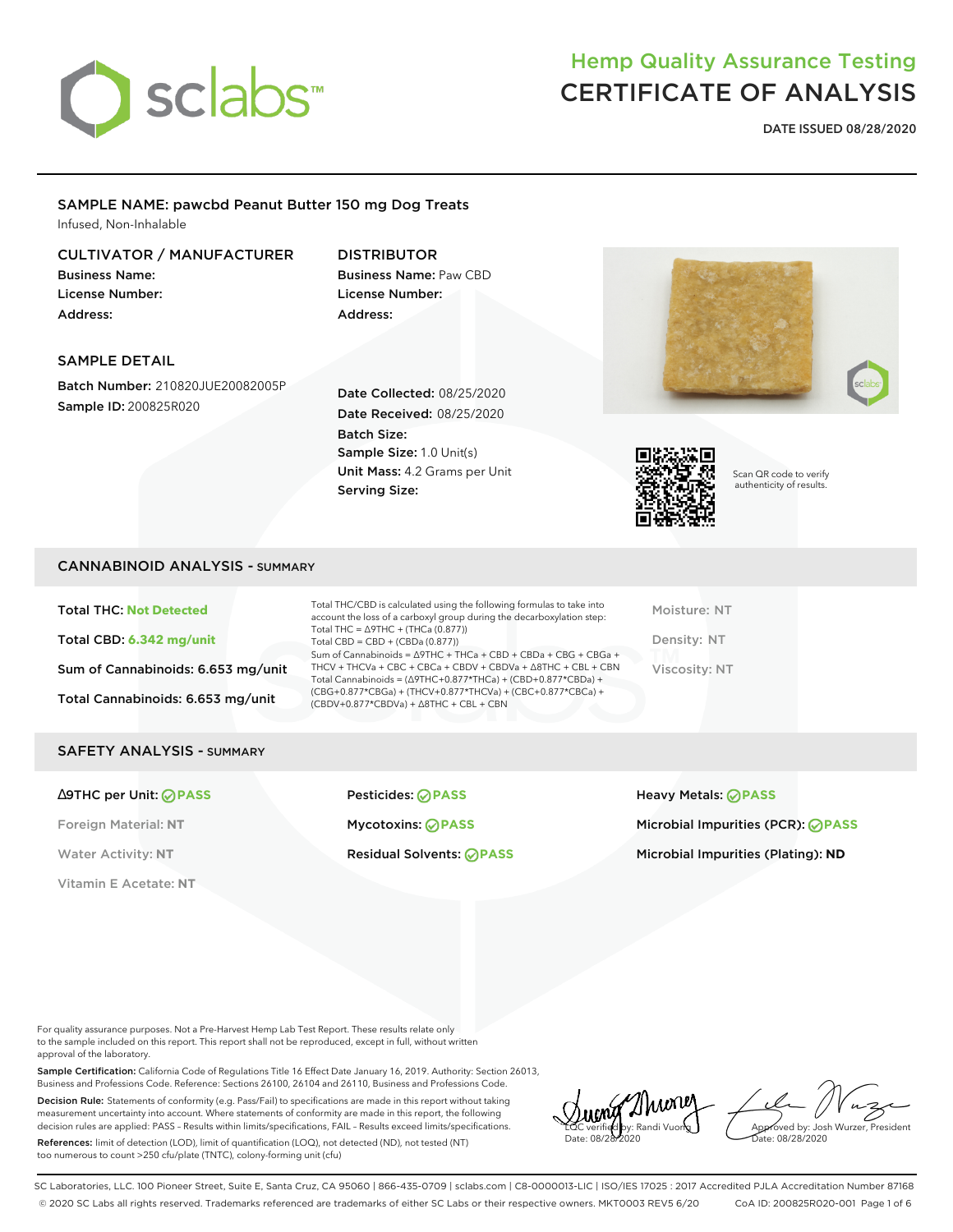

**PAWCBD PEANUT BUTTER 150 MG DOG TREATS | DATE ISSUED 08/28/2020**



Tested by high-performance liquid chromatography with diode-array detection (HPLC-DAD).

**Method:** QSP - (1157) Analysis of Cannabinoids by HPLC-DAD

TOTAL THC: **Not Detected** Total THC (∆9THC+0.877\*THCa)

### TOTAL CBD: **6.342 mg/unit**

Total CBD (CBD+0.877\*CBDa)

#### TOTAL CANNABINOIDS: 6.653 mg/unit

Total Cannabinoids (Total THC) + (Total CBD) + (Total CBG) + (Total THCV) + (Total CBC) + (Total CBDV) + ∆8THC + CBL + CBN

### TOTAL CBG: 0.189 mg/unit

Total CBG (CBG+0.877\*CBGa)

### TOTAL THCV: ND

Total THCV (THCV+0.877\*THCVa)

### TOTAL CBC: ND

Total CBC (CBC+0.877\*CBCa)

### TOTAL CBDV: ND

Total CBDV (CBDV+0.877\*CBDVa)

### **CANNABINOID TEST RESULTS -** 08/27/2020

| <b>COMPOUND</b>            | LOD/LOQ<br>(mg/g) | <b>MEASUREMENT</b><br>UNCERTAINTY (mg/g) | <b>RESULT</b><br>(mg/g) | <b>RESULT</b><br>(%) |
|----------------------------|-------------------|------------------------------------------|-------------------------|----------------------|
| <b>CBD</b>                 | 0.004 / 0.011     | ±0.0723                                  | 1.510                   | 0.1510               |
| <b>CBG</b>                 | 0.002 / 0.005     | ±0.0028                                  | 0.045                   | 0.0045               |
| <b>CBN</b>                 | 0.001/0.004       | ±0.0011                                  | 0.029                   | 0.0029               |
| Δ9THC                      | 0.002 / 0.005     | N/A                                      | <b>ND</b>               | <b>ND</b>            |
| $\triangle$ 8THC           | 0.01 / 0.02       | N/A                                      | <b>ND</b>               | <b>ND</b>            |
| <b>THCa</b>                | 0.001 / 0.002     | N/A                                      | <b>ND</b>               | <b>ND</b>            |
| <b>THCV</b>                | 0.002 / 0.008     | N/A                                      | <b>ND</b>               | <b>ND</b>            |
| <b>THCVa</b>               | 0.002 / 0.005     | N/A                                      | <b>ND</b>               | <b>ND</b>            |
| <b>CBDa</b>                | 0.001 / 0.003     | N/A                                      | <b>ND</b>               | <b>ND</b>            |
| <b>CBDV</b>                | 0.002 / 0.007     | N/A                                      | <b>ND</b>               | <b>ND</b>            |
| <b>CBDVa</b>               | 0.001 / 0.003     | N/A                                      | <b>ND</b>               | <b>ND</b>            |
| <b>CBGa</b>                | 0.002 / 0.006     | N/A                                      | <b>ND</b>               | <b>ND</b>            |
| <b>CBL</b>                 | 0.003 / 0.008     | N/A                                      | <b>ND</b>               | <b>ND</b>            |
| <b>CBC</b>                 | 0.003/0.010       | N/A                                      | <b>ND</b>               | <b>ND</b>            |
| <b>CBCa</b>                | 0.001 / 0.004     | N/A                                      | <b>ND</b>               | <b>ND</b>            |
| <b>SUM OF CANNABINOIDS</b> |                   |                                          | $1.584$ mg/g            | 0.1584%              |

#### Unit Mass: 4.2 Grams per Unit

| ∆9THC per Unit                     | 1000.0 per-package limit | <b>ND</b>       | <b>PASS</b> |
|------------------------------------|--------------------------|-----------------|-------------|
| <b>Total THC per Unit</b>          |                          | <b>ND</b>       |             |
| <b>CBD per Unit</b>                |                          | $6.342$ mg/unit |             |
| <b>Total CBD per Unit</b>          |                          | $6.342$ mg/unit |             |
| Sum of Cannabinoids per Unit       |                          | $6.653$ mg/unit |             |
| <b>Total Cannabinoids per Unit</b> |                          | $6.653$ mg/unit |             |

### **MOISTURE TEST RESULT**

### **DENSITY TEST RESULT**

### **VISCOSITY TEST RESULT**

**Not Tested**

**Not Tested**

**Not Tested**



SC Laboratories, LLC. 100 Pioneer Street, Suite E, Santa Cruz, CA 95060 | 866-435-0709 | sclabs.com | C8-0000013-LIC | ISO/IES 17025 : 2017 Accredited PJLA Accreditation Number 87168 © 2020 SC Labs all rights reserved. Trademarks referenced are trademarks of either SC Labs or their respective owners. MKT0003 REV5 6/20 CoA ID: 200825R020-001 Page 2 of 6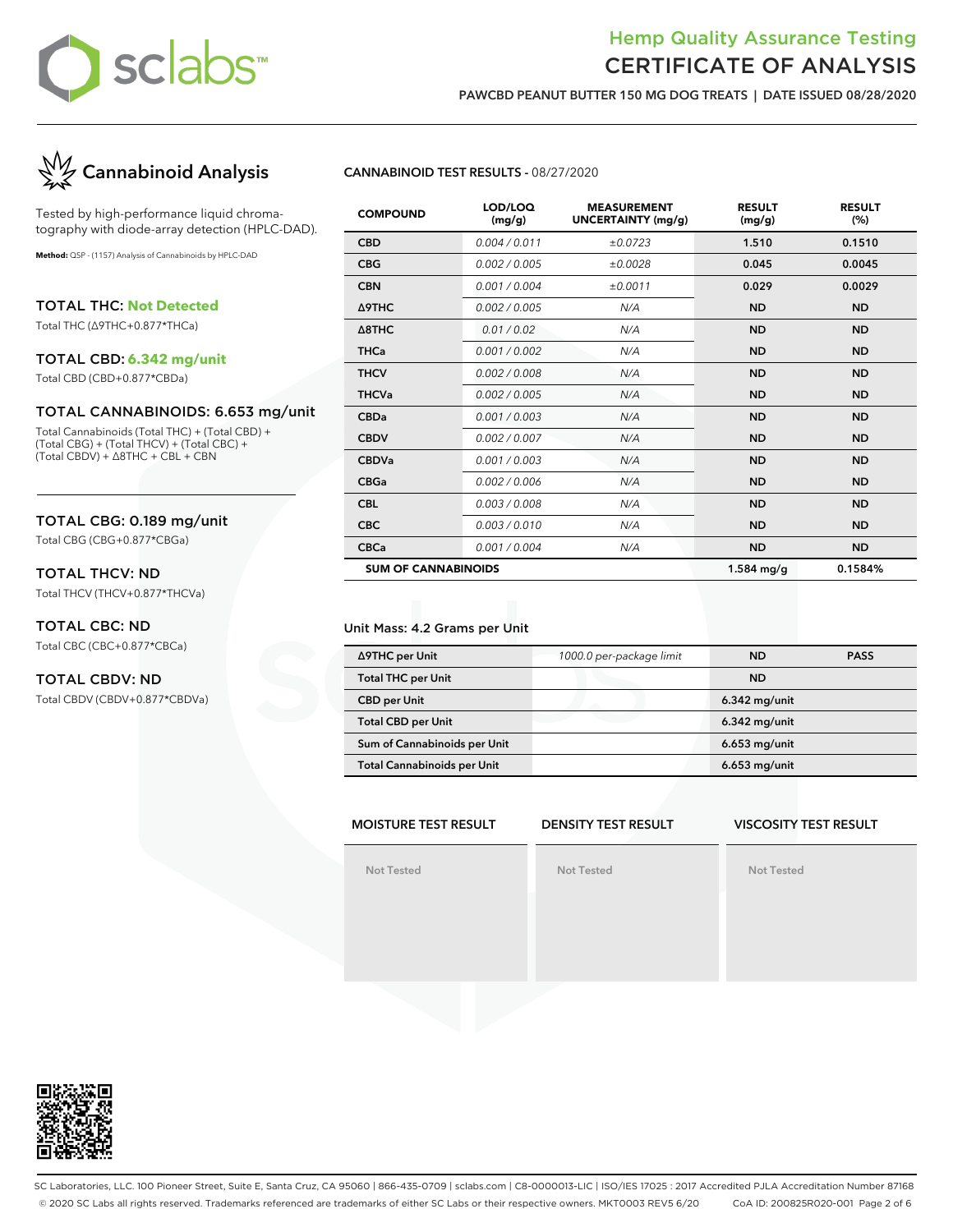

**PAWCBD PEANUT BUTTER 150 MG DOG TREATS | DATE ISSUED 08/28/2020**

### **Pesticide Analysis**

#### **CATEGORY 1 AND 2 PESTICIDES**

Pesticide and plant growth regulator analysis utilizing high-performance liquid chromatography-mass spectrometry (HPLC-MS) or gas chromatography-mass spectrometry (GC-MS). \*GC-MS utilized where indicated.

**Method:** QSP - (1212) Analysis of Pesticides and Mycotoxins by LC-MS or QSP - (1213) Analysis of Pesticides by GC-MS

### **CATEGORY 1 PESTICIDE TEST RESULTS -** 08/27/2020 **PASS**

| <b>COMPOUND</b>          | LOD/LOQ<br>$(\mu g/g)$ | <b>ACTION LIMIT</b><br>$(\mu q/q)$ | <b>MEASUREMENT</b><br>UNCERTAINTY (µg/g) | <b>RESULT</b><br>$(\mu g/g)$ | <b>RESULT</b> |
|--------------------------|------------------------|------------------------------------|------------------------------------------|------------------------------|---------------|
| Aldicarb                 | 0.03/0.09              | $\ge$ LOD                          | N/A                                      | <b>ND</b>                    | <b>PASS</b>   |
| Carbofuran               | 0.01 / 0.04            | $\ge$ LOD                          | N/A                                      | <b>ND</b>                    | <b>PASS</b>   |
| Chlordane*               | 0.03 / 0.08            | $>$ LOD                            | N/A                                      | <b>ND</b>                    | <b>PASS</b>   |
| Chlorfenapyr*            | 0.03 / 0.10            | $>$ LOD                            | N/A                                      | <b>ND</b>                    | <b>PASS</b>   |
| Chlorpyrifos             | 0.02 / 0.06            | $\ge$ LOD                          | N/A                                      | <b>ND</b>                    | <b>PASS</b>   |
| Coumaphos                | 0.02 / 0.06            | $\ge$ LOD                          | N/A                                      | <b>ND</b>                    | <b>PASS</b>   |
| Daminozide               | 0.03/0.10              | $\ge$ LOD                          | N/A                                      | <b>ND</b>                    | <b>PASS</b>   |
| <b>DDVP</b> (Dichlorvos) | 0.02 / 0.07            | $\ge$ LOD                          | N/A                                      | <b>ND</b>                    | <b>PASS</b>   |
| <b>Dimethoate</b>        | 0.02 / 0.07            | $\ge$ LOD                          | N/A                                      | <b>ND</b>                    | <b>PASS</b>   |
| Ethoprop(hos)            | 0.03/0.08              | $>$ LOD                            | N/A                                      | <b>ND</b>                    | <b>PASS</b>   |
| Etofenprox               | 0.02 / 0.05            | $\ge$ LOD                          | N/A                                      | <b>ND</b>                    | <b>PASS</b>   |
| Fenoxycarb               | 0.02 / 0.06            | $\ge$ LOD                          | N/A                                      | <b>ND</b>                    | <b>PASS</b>   |
| Fipronil                 | 0.02 / 0.06            | $\ge$ LOD                          | N/A                                      | <b>ND</b>                    | <b>PASS</b>   |
| Imazalil                 | 0.02 / 0.06            | $\ge$ LOD                          | N/A                                      | <b>ND</b>                    | <b>PASS</b>   |
| <b>Methiocarb</b>        | 0.02 / 0.06            | $>$ LOD                            | N/A                                      | <b>ND</b>                    | <b>PASS</b>   |
| Methyl parathion         | 0.03/0.10              | $\ge$ LOD                          | N/A                                      | <b>ND</b>                    | <b>PASS</b>   |
| <b>Mevinphos</b>         | 0.03/0.09              | $\ge$ LOD                          | N/A                                      | <b>ND</b>                    | <b>PASS</b>   |
| Paclobutrazol            | 0.02 / 0.05            | $\ge$ LOD                          | N/A                                      | <b>ND</b>                    | <b>PASS</b>   |
| Propoxur                 | 0.02 / 0.06            | $\geq$ LOD                         | N/A                                      | <b>ND</b>                    | <b>PASS</b>   |
| Spiroxamine              | 0.02 / 0.05            | $\ge$ LOD                          | N/A                                      | <b>ND</b>                    | <b>PASS</b>   |
| Thiacloprid              | 0.03 / 0.07            | $\ge$ LOD                          | N/A                                      | <b>ND</b>                    | <b>PASS</b>   |

#### **CATEGORY 2 PESTICIDE TEST RESULTS -** 08/27/2020 **PASS**

| Abamectin           | 0.03/0.10   | 0.3            | N/A | <b>ND</b> | <b>PASS</b> |
|---------------------|-------------|----------------|-----|-----------|-------------|
| Acephate            | 0.01 / 0.04 | 5              | N/A | <b>ND</b> | <b>PASS</b> |
| Acequinocyl         | 0.02 / 0.05 | $\overline{4}$ | N/A | <b>ND</b> | <b>PASS</b> |
| Acetamiprid         | 0.02/0.05   | 5              | N/A | <b>ND</b> | <b>PASS</b> |
| Azoxystrobin        | 0.01/0.04   | 40             | N/A | <b>ND</b> | <b>PASS</b> |
| <b>Bifenazate</b>   | 0.01 / 0.02 | 5              | N/A | <b>ND</b> | <b>PASS</b> |
| <b>Bifenthrin</b>   | 0.01/0.02   | 0.5            | N/A | <b>ND</b> | <b>PASS</b> |
| <b>Boscalid</b>     | 0.02 / 0.06 | 10             | N/A | <b>ND</b> | <b>PASS</b> |
| Captan              | 0.2/0.5     | 5              | N/A | <b>ND</b> | <b>PASS</b> |
| Carbaryl            | 0.01 / 0.02 | 0.5            | N/A | <b>ND</b> | <b>PASS</b> |
| Chlorantraniliprole | 0.01 / 0.03 | 40             | N/A | <b>ND</b> | <b>PASS</b> |

Continued on next page



SC Laboratories, LLC. 100 Pioneer Street, Suite E, Santa Cruz, CA 95060 | 866-435-0709 | sclabs.com | C8-0000013-LIC | ISO/IES 17025 : 2017 Accredited PJLA Accreditation Number 87168 © 2020 SC Labs all rights reserved. Trademarks referenced are trademarks of either SC Labs or their respective owners. MKT0003 REV5 6/20 CoA ID: 200825R020-001 Page 3 of 6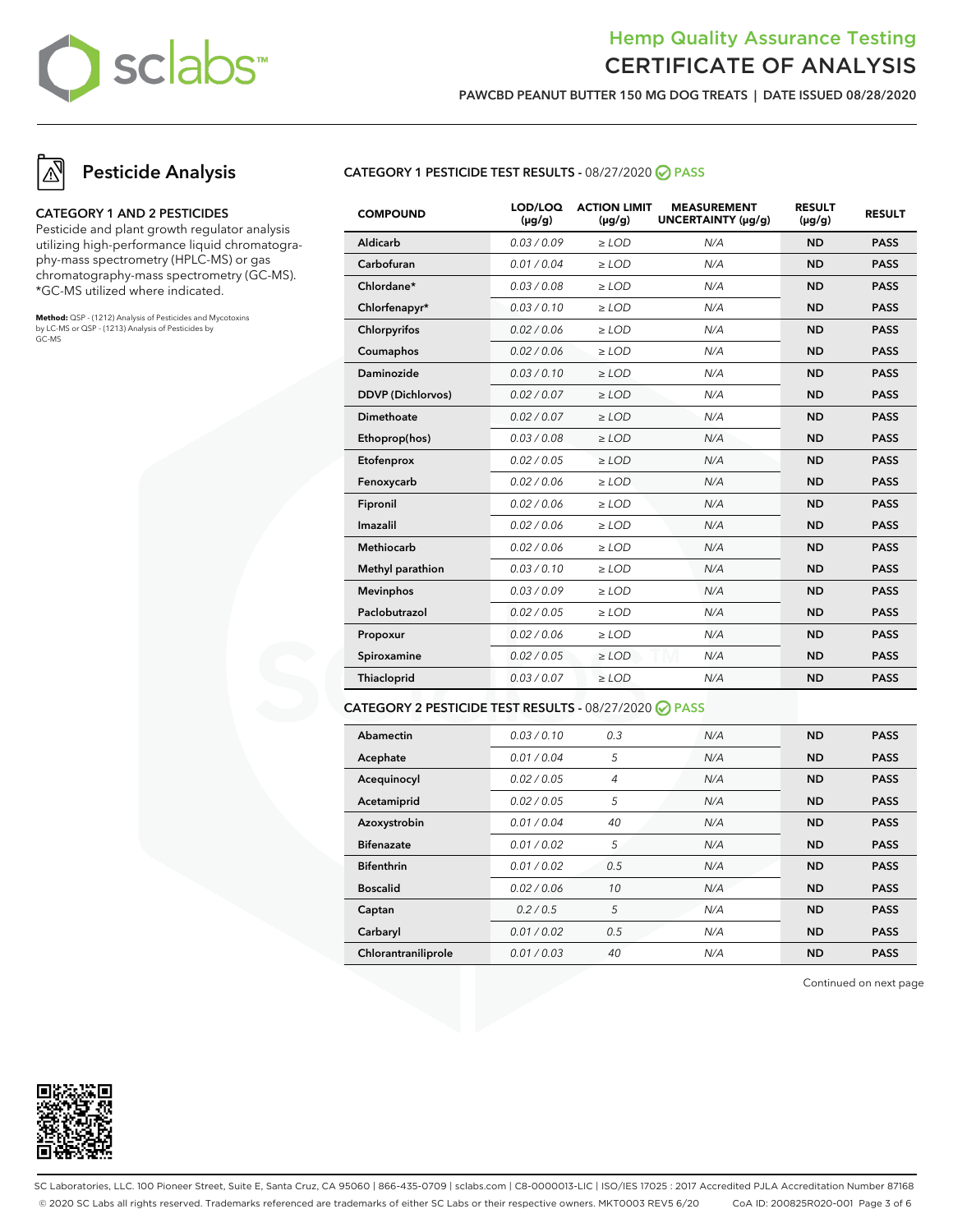

**PAWCBD PEANUT BUTTER 150 MG DOG TREATS | DATE ISSUED 08/28/2020**



#### **CATEGORY 1 AND 2 PESTICIDES**

Pesticide and plant growth regulator analysis utilizing high-performance liquid chromatography-mass spectrometry (HPLC-MS) or gas chromatography-mass spectrometry (GC-MS). \*GC-MS utilized where indicated.

**Method:** QSP - (1212) Analysis of Pesticides and Mycotoxins by LC-MS or QSP - (1213) Analysis of Pesticides by GC-MS

### **CATEGORY 2 PESTICIDE TEST RESULTS -** 08/27/2020 continued **PASS**

| <b>COMPOUND</b>          | LOD/LOQ<br>$(\mu g/g)$ | <b>ACTION LIMIT</b><br>$(\mu g/g)$ | <b>MEASUREMENT</b><br>UNCERTAINTY (µg/g) | <b>RESULT</b><br>$(\mu g/g)$ | <b>RESULT</b> |
|--------------------------|------------------------|------------------------------------|------------------------------------------|------------------------------|---------------|
| Clofentezine             | 0.02 / 0.06            | 0.5                                | N/A                                      | <b>ND</b>                    | <b>PASS</b>   |
| Cyfluthrin               | 0.1 / 0.4              | $\mathcal{I}$                      | N/A                                      | <b>ND</b>                    | <b>PASS</b>   |
| Cypermethrin             | 0.1 / 0.3              | $\mathcal{I}$                      | N/A                                      | <b>ND</b>                    | <b>PASS</b>   |
| Diazinon                 | 0.01 / 0.04            | 0.2                                | N/A                                      | <b>ND</b>                    | <b>PASS</b>   |
| Dimethomorph             | 0.01 / 0.03            | 20                                 | N/A                                      | <b>ND</b>                    | <b>PASS</b>   |
| Etoxazole                | 0.010 / 0.028          | 1.5                                | N/A                                      | <b>ND</b>                    | <b>PASS</b>   |
| Fenhexamid               | 0.02 / 0.1             | 10                                 | N/A                                      | <b>ND</b>                    | <b>PASS</b>   |
| Fenpyroximate            | 0.03 / 0.08            | $\overline{c}$                     | N/A                                      | <b>ND</b>                    | <b>PASS</b>   |
| Flonicamid               | 0.01 / 0.04            | $\overline{2}$                     | N/A                                      | ND                           | <b>PASS</b>   |
| Fludioxonil              | 0.03 / 0.08            | 30                                 | N/A                                      | <b>ND</b>                    | <b>PASS</b>   |
| Hexythiazox              | 0.01 / 0.04            | 2                                  | N/A                                      | <b>ND</b>                    | <b>PASS</b>   |
| Imidacloprid             | 0.01 / 0.04            | 3                                  | N/A                                      | <b>ND</b>                    | <b>PASS</b>   |
| Kresoxim-methyl          | 0.02 / 0.07            | $\mathcal{I}$                      | N/A                                      | ND                           | <b>PASS</b>   |
| Malathion                | 0.02 / 0.05            | 5                                  | N/A                                      | <b>ND</b>                    | <b>PASS</b>   |
| Metalaxyl                | 0.02 / 0.06            | 15                                 | N/A                                      | <b>ND</b>                    | <b>PASS</b>   |
| Methomyl                 | 0.03 / 0.1             | 0.1                                | N/A                                      | <b>ND</b>                    | <b>PASS</b>   |
| Myclobutanil             | 0.03 / 0.1             | 9                                  | N/A                                      | <b>ND</b>                    | <b>PASS</b>   |
| <b>Naled</b>             | 0.03 / 0.1             | 0.5                                | N/A                                      | ND                           | <b>PASS</b>   |
| Oxamyl                   | 0.02 / 0.06            | 0.2                                | N/A                                      | <b>ND</b>                    | <b>PASS</b>   |
| Pentachloronitrobenzene* | 0.03 / 0.09            | 0.2                                | N/A                                      | <b>ND</b>                    | <b>PASS</b>   |
| Permethrin               | 0.03 / 0.09            | 20                                 | N/A                                      | <b>ND</b>                    | <b>PASS</b>   |
| Phosmet                  | 0.03 / 0.10            | 0.2                                | N/A                                      | <b>ND</b>                    | <b>PASS</b>   |
| Piperonylbutoxide        | 0.003 / 0.009          | 8                                  | ±0.0029                                  | 0.106                        | <b>PASS</b>   |
| Prallethrin              | 0.03 / 0.08            | 0.4                                | N/A                                      | <b>ND</b>                    | <b>PASS</b>   |
| Propiconazole            | 0.01 / 0.03            | 20                                 | N/A                                      | <b>ND</b>                    | <b>PASS</b>   |
| Pyrethrins               | 0.03 / 0.08            | $\mathcal{I}$                      | N/A                                      | ND                           | <b>PASS</b>   |
| Pyridaben                | 0.006 / 0.019          | 3                                  | N/A                                      | <b>ND</b>                    | <b>PASS</b>   |
| Spinetoram               | 0.02 / 0.07            | 3                                  | N/A                                      | <b>ND</b>                    | <b>PASS</b>   |
| Spinosad                 | 0.02 / 0.06            | 3                                  | N/A                                      | <b>ND</b>                    | <b>PASS</b>   |
| Spiromesifen             | 0.02 / 0.05            | 12                                 | N/A                                      | ND                           | <b>PASS</b>   |
| Spirotetramat            | 0.01 / 0.02            | 13                                 | N/A                                      | ND                           | <b>PASS</b>   |
| Tebuconazole             | 0.02 / 0.07            | $\overline{c}$                     | N/A                                      | <b>ND</b>                    | <b>PASS</b>   |
| Thiamethoxam             | 0.03 / 0.08            | 4.5                                | N/A                                      | <b>ND</b>                    | <b>PASS</b>   |
| Trifloxystrobin          | 0.01 / 0.03            | 30                                 | N/A                                      | ND                           | <b>PASS</b>   |



SC Laboratories, LLC. 100 Pioneer Street, Suite E, Santa Cruz, CA 95060 | 866-435-0709 | sclabs.com | C8-0000013-LIC | ISO/IES 17025 : 2017 Accredited PJLA Accreditation Number 87168 © 2020 SC Labs all rights reserved. Trademarks referenced are trademarks of either SC Labs or their respective owners. MKT0003 REV5 6/20 CoA ID: 200825R020-001 Page 4 of 6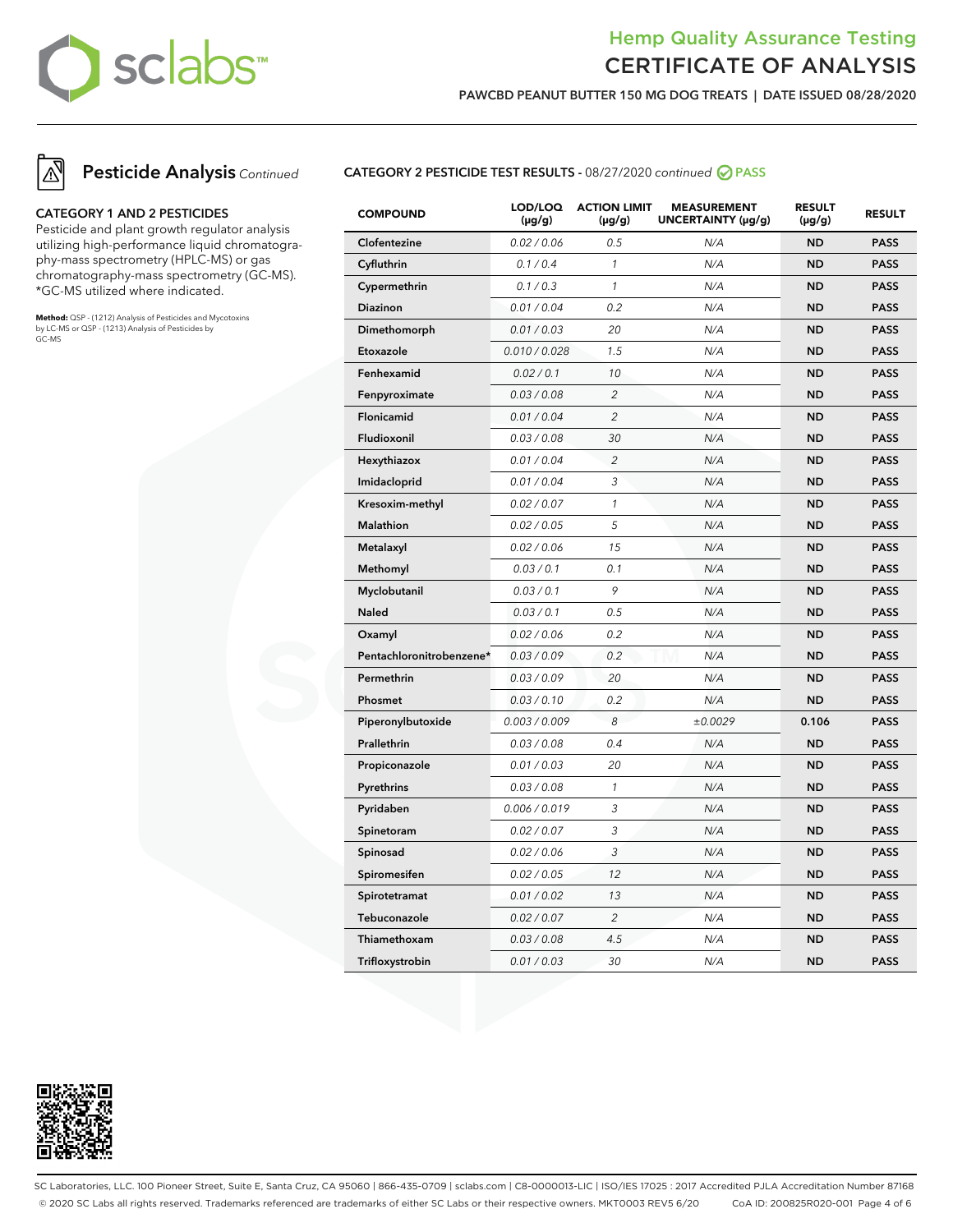

**PAWCBD PEANUT BUTTER 150 MG DOG TREATS | DATE ISSUED 08/28/2020**



Mycotoxin analysis utilizing high-performance liquid chromatography-mass spectrometry (HPLC-MS).

**Method:** QSP - (1212) Analysis of Pesticides and Mycotoxins by LC-MS

# **Residual Solvents Analysis**

**CATEGORY 1 AND 2 RESIDUAL SOLVENTS** Residual Solvent analysis utilizing gas chromatography-mass spectrometry (GC-MS).

**Method:** QSP - (1204) Analysis of Residual Solvents by GC-MS

### **MYCOTOXIN TEST RESULTS -** 08/27/2020 **PASS**

| <b>COMPOUND</b>        | LOD/LOQ<br>$(\mu g/kg)$ | <b>ACTION LIMIT</b><br>$(\mu g/kg)$ | <b>MEASUREMENT</b><br><b>UNCERTAINTY (µg/kg)</b> | <b>RESULT</b><br>$(\mu g/kg)$ | <b>RESULT</b> |
|------------------------|-------------------------|-------------------------------------|--------------------------------------------------|-------------------------------|---------------|
| <b>Aflatoxin B1</b>    | 2.0/6.0                 | 20                                  | N/A                                              | <b>ND</b>                     | <b>PASS</b>   |
| Aflatoxin B2           | 1.8/5.6                 | 20                                  | N/A                                              | <b>ND</b>                     | <b>PASS</b>   |
| Aflatoxin G1           | 1.0/3.1                 | 20                                  | N/A                                              | <b>ND</b>                     | <b>PASS</b>   |
| <b>Aflatoxin G2</b>    | 1.2/3.5                 | 20                                  | N/A                                              | <b>ND</b>                     | <b>PASS</b>   |
| <b>Total Aflatoxin</b> |                         | 20                                  |                                                  | <b>ND</b>                     | <b>PASS</b>   |
| Ochratoxin A           | 6.3/19.2                | 20                                  | N/A                                              | <b>ND</b>                     | <b>PASS</b>   |

### **CATEGORY 1 RESIDUAL SOLVENTS TEST RESULTS -** 08/27/2020 **PASS**

| <b>COMPOUND</b>       | LOD/LOQ<br>$(\mu g/g)$ | <b>ACTION LIMIT</b><br>$(\mu g/g)$ | <b>MEASUREMENT</b><br>UNCERTAINTY (µq/q) | <b>RESULT</b><br>$(\mu g/g)$ | <b>RESULT</b> |
|-----------------------|------------------------|------------------------------------|------------------------------------------|------------------------------|---------------|
| 1.2-Dichloroethane    | 0.05/0.1               |                                    | N/A                                      | <b>ND</b>                    | <b>PASS</b>   |
| Benzene               | 0.03/0.09              |                                    | N/A                                      | <b>ND</b>                    | <b>PASS</b>   |
| Chloroform            | 01/02                  |                                    | N/A                                      | <b>ND</b>                    | <b>PASS</b>   |
| <b>Ethylene Oxide</b> | 0.1/0.4                |                                    | N/A                                      | <b>ND</b>                    | <b>PASS</b>   |
| Methylene chloride    | 0.3/0.9                |                                    | N/A                                      | <b>ND</b>                    | <b>PASS</b>   |
| Trichloroethylene     | 0.1/0.3                |                                    | N/A                                      | <b>ND</b>                    | <b>PASS</b>   |

### **CATEGORY 2 RESIDUAL SOLVENTS TEST RESULTS -** 08/27/2020 **PASS**

| Acetone                  | 20/50  | 5000 | N/A | <b>ND</b> | <b>PASS</b> |
|--------------------------|--------|------|-----|-----------|-------------|
| <b>Acetonitrile</b>      | 2/7    | 410  | N/A | <b>ND</b> | <b>PASS</b> |
| <b>Butane</b>            | 10/50  | 5000 | N/A | <b>ND</b> | <b>PASS</b> |
| Ethanol                  | 20/50  | 5000 | N/A | <b>ND</b> | <b>PASS</b> |
| Ethyl acetate            | 20/60  | 5000 | N/A | <b>ND</b> | <b>PASS</b> |
| Ethyl ether              | 20/50  | 5000 | N/A | <b>ND</b> | <b>PASS</b> |
| Heptane                  | 20/60  | 5000 | N/A | <b>ND</b> | <b>PASS</b> |
| Hexane                   | 2/5    | 290  | N/A | <b>ND</b> | <b>PASS</b> |
| <b>Isopropyl Alcohol</b> | 10/40  | 5000 | N/A | <b>ND</b> | <b>PASS</b> |
| Methanol                 | 50/200 | 3000 | N/A | <b>ND</b> | <b>PASS</b> |
| Pentane                  | 20/50  | 5000 | N/A | <b>ND</b> | <b>PASS</b> |
| Propane                  | 10/20  | 5000 | N/A | <b>ND</b> | <b>PASS</b> |
| <b>Toluene</b>           | 7/21   | 890  | N/A | <b>ND</b> | <b>PASS</b> |
| <b>Total Xylenes</b>     | 50/160 | 2170 | N/A | <b>ND</b> | <b>PASS</b> |



SC Laboratories, LLC. 100 Pioneer Street, Suite E, Santa Cruz, CA 95060 | 866-435-0709 | sclabs.com | C8-0000013-LIC | ISO/IES 17025 : 2017 Accredited PJLA Accreditation Number 87168 © 2020 SC Labs all rights reserved. Trademarks referenced are trademarks of either SC Labs or their respective owners. MKT0003 REV5 6/20 CoA ID: 200825R020-001 Page 5 of 6